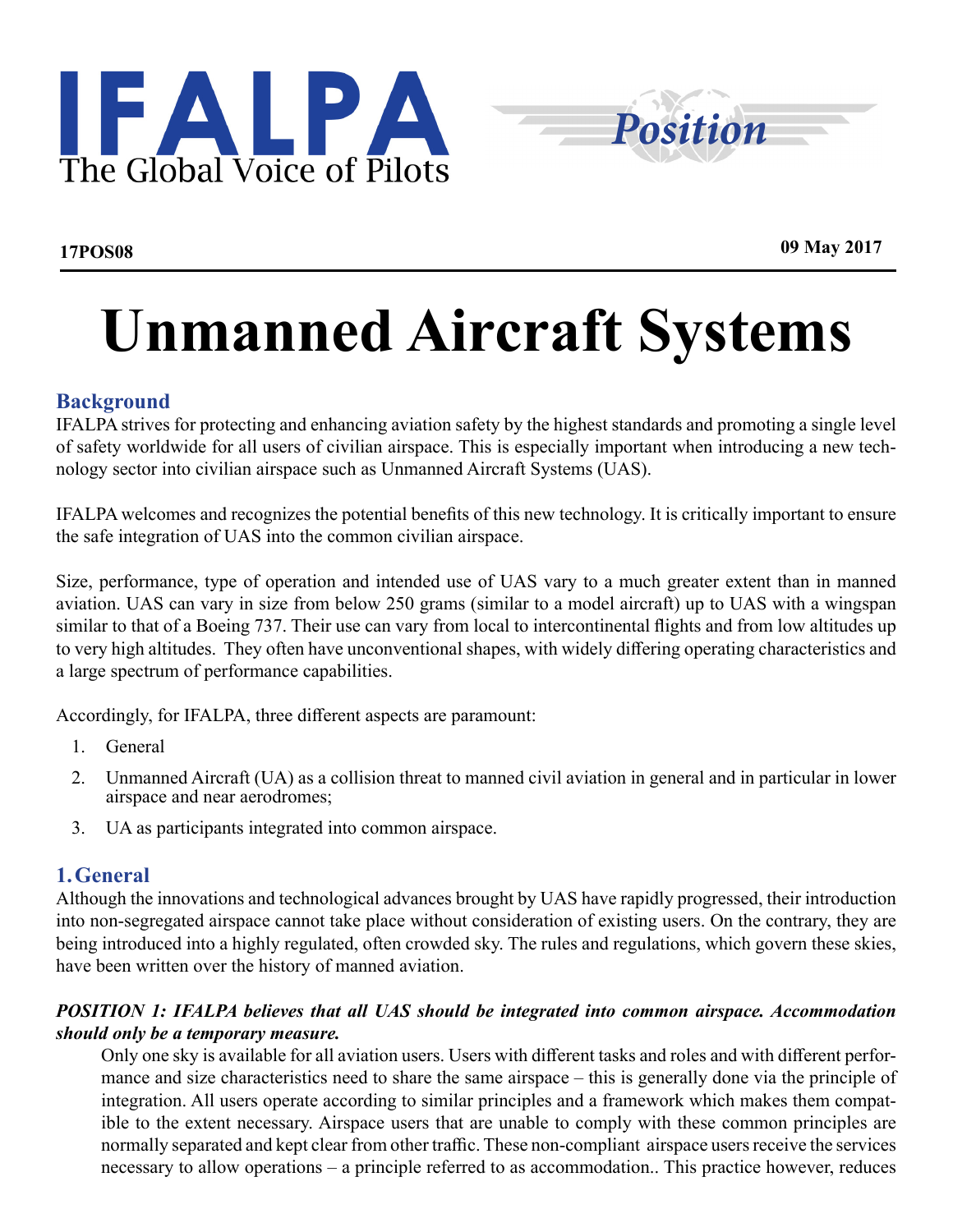

the capacity in non-segregated airspace and should therefore be limited. All efforts should be undertaken to transform accommodation into integration.

### *POSITION 2: IFALPA considers that it is not acceptable to change rules and regulations for manned aviation in order to accommodate UAS integration.*

The regulations for manned aviation have been established over a long period of time based on experience and best practices. These regulations should only change to enhance safety. UAS should be developed to follow these regulations without requiring changes that will burden manned aviation.

#### *POSITION 3: Every UAS should have at all times a responsible person in command, who is suitably trained and qualified with an independent safety mandate, responsible for the safe operation of the flight, mission or task.*

# **2.Collision threat of smaller Unmanned Aircraft (UA) to manned aviation**

Manned aviation, from rotary aircraft to air transport, is faced with an exponentially increasing number of sightings and NEARMISSES with UA in all classes of airspace. This is particularly noticeable below 500 ft. AGL, where, there is a mixture of traffic particularly helicopter operations on air ambulance, police or fire fighting duties, aerial work, border control, military and newsgathering. These are all manned aircraft performing their tasks with specific authorization.

IFALPA is concerned that a collision between an UA and a manned aircraft is imminent.

#### *POSITION 4: As a matter of urgency, in-depth research into the impact of collisions between small UA and manned aircraft is necessary to establish the severity of the impact of collisions.*

Currently, there are no figures available from any scientific research to establish the risk of the collision of even small UA's with the critical surfaces and components of manned aircraft. Windscreens/canopies, primary flight controls, engines, rotor shafts of helicopters and their tail rotors are some examples of these. UA's, regardless of size, can cause significant or even catastrophic damage. Of particular concern on small UA are the motors and battery packs. Especially critical are helicopters due to the number of vulnerable safety critical components. Several bird strikes have demonstrated that even impact with small birds (below 200g) can have catastrophic results for a helicopter.

A risk in aviation is defined by the probability of occurrence multiplied by its severity. Since there are no data for the severity, it is not possible at present for a risk assessment to be achieved for the manned or unmanned side. The number of sightings, i.e. the probability of occurrences increases exponentially, therefore it has become a matter of urgency to establish the figures of severity.

#### *POSITION 5: An approved, full and transparent risk assessment should be completed before an operation can be commenced.*

Before qualifying certain small and mid-sized UA, sometimes referred to as drones, as a low risk operation; an approved, full and transparent risk assessment should be completed. This would allow identification of all the risks, including collision with manned aviation, and its possible impact. Operation should only be allowed after all threats have been properly mitigated to an acceptable level.

*POSITION 6: As there is no formal qualification for certain categories of UAS, it cannot be assumed that there is a qualified, trained and competent responsible pilot in command of the UA. For operation in airspace where an encounter of a manned aircraft is possible, mandatory training and a certificate/license should be required.*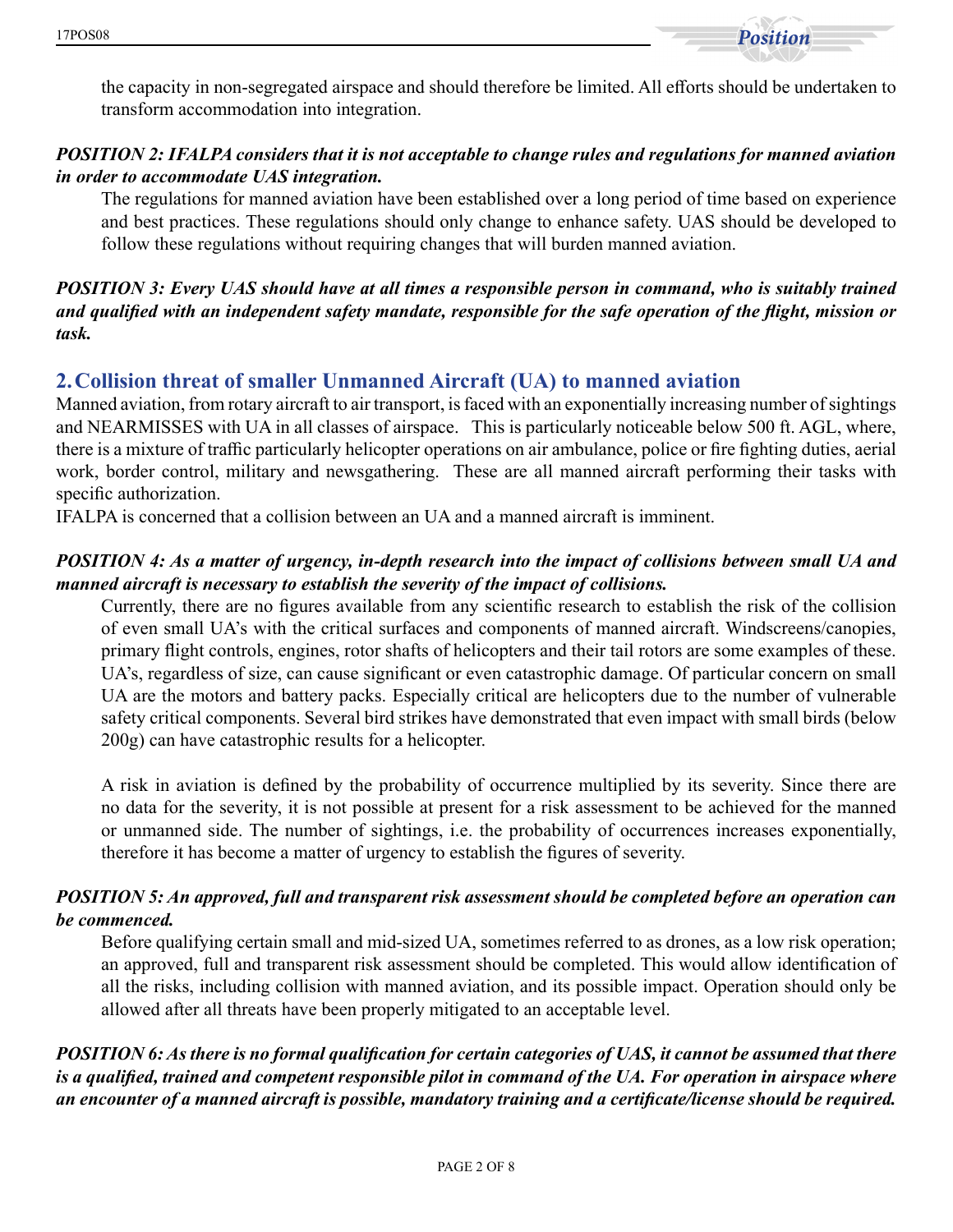

As a result of the commercial success of particularly the smaller UA, ICAO and regional/national authorities should regulate all UAS 'proportionally' according to their risk. Eventually, the vast majority of small UAS will remain very lightly regulated or not regulated at all. That means in practice, that manned aviation pilots cannot assume that the UA is certified or that the pilot in command has been similarly trained to operate the UA.

Where an encounter of a manned aircraft is possible, the pilot of the small UA should have the competency to see and avoid the manned aircraft. States should establish formal licenses for the pilots of UAs to ensure safe integration into common airspace. Such licenses should be commensurate to the risks and should ensure as a minimum that the pilot understands the aircraft, the airspace, the operating environment, and the other aircraft that could be encountered while flying.

Pilots of UAS/RPAS that are used for commercial purposes should be commercially licensed with an instrument rating when necessary for the category and class of aircraft to be flown and have appropriate aeromedical certification to ensure the continuity of safety that now exists in the civil airspace.

#### *POSITION 7: Every state should conduct an extensive public awareness campaign about the safety risks, duties, liabilities, insurance requirements, responsibilities and third party privacy issues associated with operations of UAS.*

States should make all efforts to inform the public, particularly the potential UAS-user, about the prerequisites and risks of UAS operations.

It is the obligation of States to ensure that every potential pilot knows about the operational risks and is able to comply with the limitations of his operation. This would include knowing where and where not to operate the UAS by finding and understanding the official published information. States should also require the manufacturers/sellers of UAS to provide this information at point of sale.

#### *POSITION 8: Registration via a state-system should be compulsory for all UAS. This facilitates enforcement of rules and motivates training within the UAS community.*

Except in some states, the vast majority of UAS are sold without obliging the seller and the buyer to make sure the UA is properly registered. Registration helps enforcement of the rules by enabling the authorities to trace a UA to its owner/pilot, similar to the registration of cars in road traffic. It thereby can serve as an important element in fostering adherence to the rules, while also encouraging UA owners/pilots to acquire the necessary skills and qualifications. Mandatory registration should be at the point of sale.

#### *POSITION 9: The responsible authorities charged with the enforcement of rules to operate UAS should be staffed, trained and equipped sufficiently to increase the effectiveness of enforcement.*

With dwindling resources, the aviation authorities have delegated the responsibility of safety oversight of certain sectors of UAS operations to other authorities, such as the police. The main argument is that the risk to aviation of those sectors is perceived as low and the necessary resources required apparently do not justify the use of dedicated aviation personnel. Although IFALPA questions the underlying risk analysis, States should recognise that for an effective enforcement of any regulation, their authorities should be well staffed, trained and equipped. In addition, the UA pilot community needs to develop a professional attitude towards their training and responsibilities as prerequisites for their operations. Anyone flying a UAS that is a hazard to other aircraft in the airspace, especially those who choose to do so recklessly near airports or by operating unairworthy UAS, should be identified and appropriately prosecuted. IFALPA believes that intentional unsafe operation of UAS should be criminalized and penalties should be developed for unintentional unsafe UAS operations.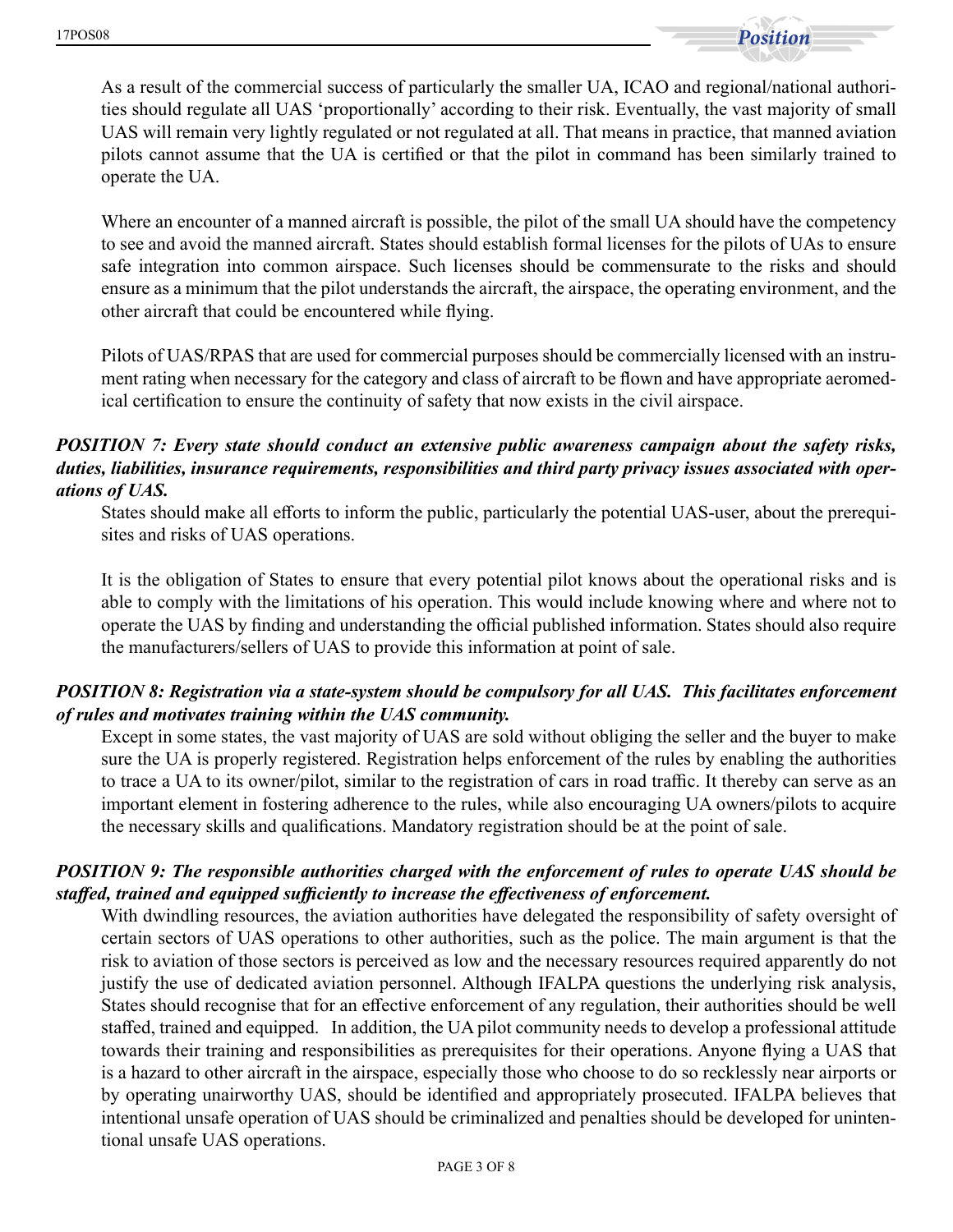

#### *POSITION 10: As long as there is no means for manned aviation to safely see and avoid small UA, the responsibility to see and avoid belongs to the pilot of the UA.*

Airline pilots should be able to see UA on cockpit displays, controllers should have the ability to see them on their radar scopes, and UAS should be equipped with active technologies that ensure that the UAS is capable of avoiding collision with manned aircraft.

A fundamental principle to avert collisions in aviation is the 'See and Avoid' principle established in Annex 2 to the ICAO Chicago Convention. This is an obligation for all involved aircraft, manned or unmanned. Since UAS can be much smaller than manned aircraft, the possibility for the manned aircraft to detect and 'see' a small UA is hampered or made impossible if not achieved by electronic means, e.g. a transponder, FLARM or an ADS-B-based system. In addition, during approach and departure manoeuvers, helicopters have very limited avoidance capabilities, exacerbated by the nature of the sites they operate from.

#### *POSITION 11: In case of an encounter of a small UA with a manned aircraft, the UA should be conspicuous to the manned aircraft in order to allow 'Collision Avoidance'.*

As a last line of defense to avoid a collision the UA should be made conspicuous by means of lighting, electronic visibility, colour, shape or other methods in case the UA-pilot did not perform a correct see-andavoid maneuver.

#### *POSITION 12: Where the proper execution of 'See and Avoid' cannot be guaranteed, no operation of an UA should be granted.*

The UA operation should not be permitted if the UA-pilot has no proven skill or means to avoid manned aviation, or a certified system which enables the UA to be visible to the manned aircraft.

#### *POSITION 13: The operation of small UAS in VLOS cannot be compared to model aviation, since the intent and the location of operations differs significantly. Therefore, safety comparisons are invalid. Where States intend to integrate recreational UA into national Model Aircraft Flying Regulations, they should establish specific rules for them.*

Although operated mainly in Visual Line Of Sight (VLOS), as with model aircraft, a comparison to model aircraft safety is invalid. The main purpose of small UAS is surveillance and recording, or taking pictures. Thus, their operation does not normally take part in confined areas such as model aircraft airfields and is not normally managed as flight operations are on model aircraft airfields, instead their area of operation takes place where the recording or the pictures are required.

Whereas the pilots of a model aircraft normally can be trained at a model aircraft airfield and have an understanding of aviation requirements, particularly in respect to the risks to manned aviation, most pilots of small UAS, do not have such an aviation background or the opportunity of such training. The main intent of their operation is not aviating, but fulfilling a task of surveillance or recording or taking pictures from an aerial perspective.

#### *POSITION 14: If the pilot of an UA is not properly qualified and formally licensed, mandatory Technical Performance Limitations such as Geofencing and altitude and range-limitations should be introduced in order to mitigate the risk of collision and airspace-infringement.*

Manned aviation are required to operate with a license which is formal proof of training, this should be a prerequisite for all UAS operations. If a license cannot be achieved, it could be mitigated in part by limiting the performance of the UA. Technologies such as Geofencing (i.e. the UA flies only in preapproved locations and only up to predefined altitudes) and range limitations (i.e. the UA does not fly further from its pilot than a predefined distance) could serve as mitigation measures.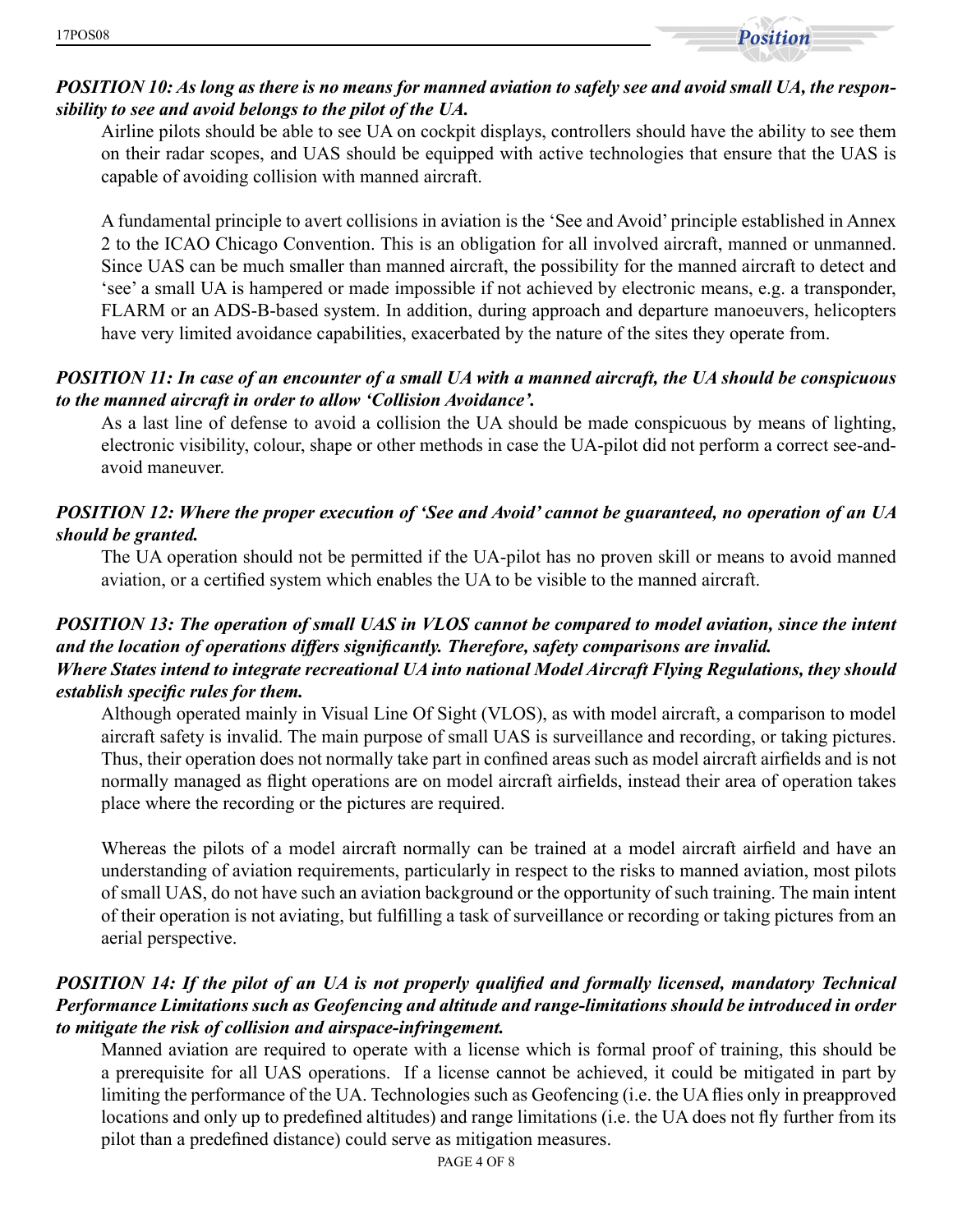With respect to the above, IFALPA calls for a minimum of standard rules for UAS operations to ensure safety in lower level airspace when integrated with other traffic. These rules should apply to prevent operations near hospitals, landing fields, farm strips, military establishments, power plants etc. In some States, these no operation areas are referred to as "No Drone Zones". This should also apply to UAS operations near controlled and uncontrolled airfields, including heliports.

# **3.Integrating Unmanned Aircraft (UA) into the common civil airspace**

Unmanned Aircraft (UA) is the over-arching term for aircraft, which do not have a pilot on board<sup>1</sup>. It basically consists of 2 different archetypes:

- Those which do not allow pilot intervention in the management of the flight<sup>2</sup>. They are called "**Autonomous aircraft**"
- Those which are still controlled by a human pilot, but remotely. They are called "**RPAS, Remotely Piloted Aircraft Systems**"3

#### **3a. Autonomous aircraft**

ICAO defines autonomous aircraft as *"an unmanned aircraft that does not allow pilot intervention in the management of the flight"<sup>4</sup>* . An example of already existing aircraft in this category are unmanned free balloons as described in Annex 2, Chapter 3.1.10 and its Appendix 5. With the exception of "light balloons used exclusively for meteorological purposes and operated in the manner prescribed by the appropriate authority"<sup>5</sup>, all other balloons are subject to the provisions of article 8 of the Chicago Convention<sup>6</sup>. This basically makes them an exception to the ICAO framework under national sovereignty, but according to the principles described in article 8: "Each contracting State undertakes to ensure that the flight of such aircraft without a pilot in regions open to civil aircraft shall be so controlled as to obviate danger to civil aircraft"7 .

#### *POSITION 15: Currently, IFALPA does not believe that autonomous unmanned aircraft can be integrated into common airspace.*

Non- segregated airspace, based on the Chicago Convention, operates under the assumption that there is a pilot in command that may depart from these rules in circumstances that render such departure absolutely necessary in the interests of safety (reference ICAO Annex 2 paragraph 2.3.1). As autonomous unmanned aircraft cannot comply with this premise, they cannot be integrated into common airspace.

#### *POSITION 16: IFALPA rejects the denial of airspace to manned aviation in order to accommodate autonomous UAS.*

Currently, Regulators close certain airspace to segregate non-compatible aircraft that are unable to comply with the requirements for common airspace. This reduces the amount of available airspace which reduces capacity and is not acceptable for manned aviation.

<sup>1.</sup> See ICAO convention, article 8

<sup>2.</sup> See ICAO Doc10019, xiv, 'Autonomous aircraft'

<sup>3.</sup> See ICAO Doc10019, xviii, RPAS'. As a remotely piloted aircraft cannot fly without a station where a pilot manipulates the controls and a command and control link between the station and the aircraft, the common terminology is RPAS (= Remotely Piloted Aircraft System)

<sup>4.</sup> See ICAO Doc10019, xiv, 'Autonomous aircraft'

<sup>5.</sup> See ICAO Annex 2, Appendix 5, 2.2

<sup>6.</sup> The prerequisites for the launch of such balloons are written down in ICAO annex 2, appendix 5, 2.2ff,

<sup>7.</sup> See ICAO convention, Article 8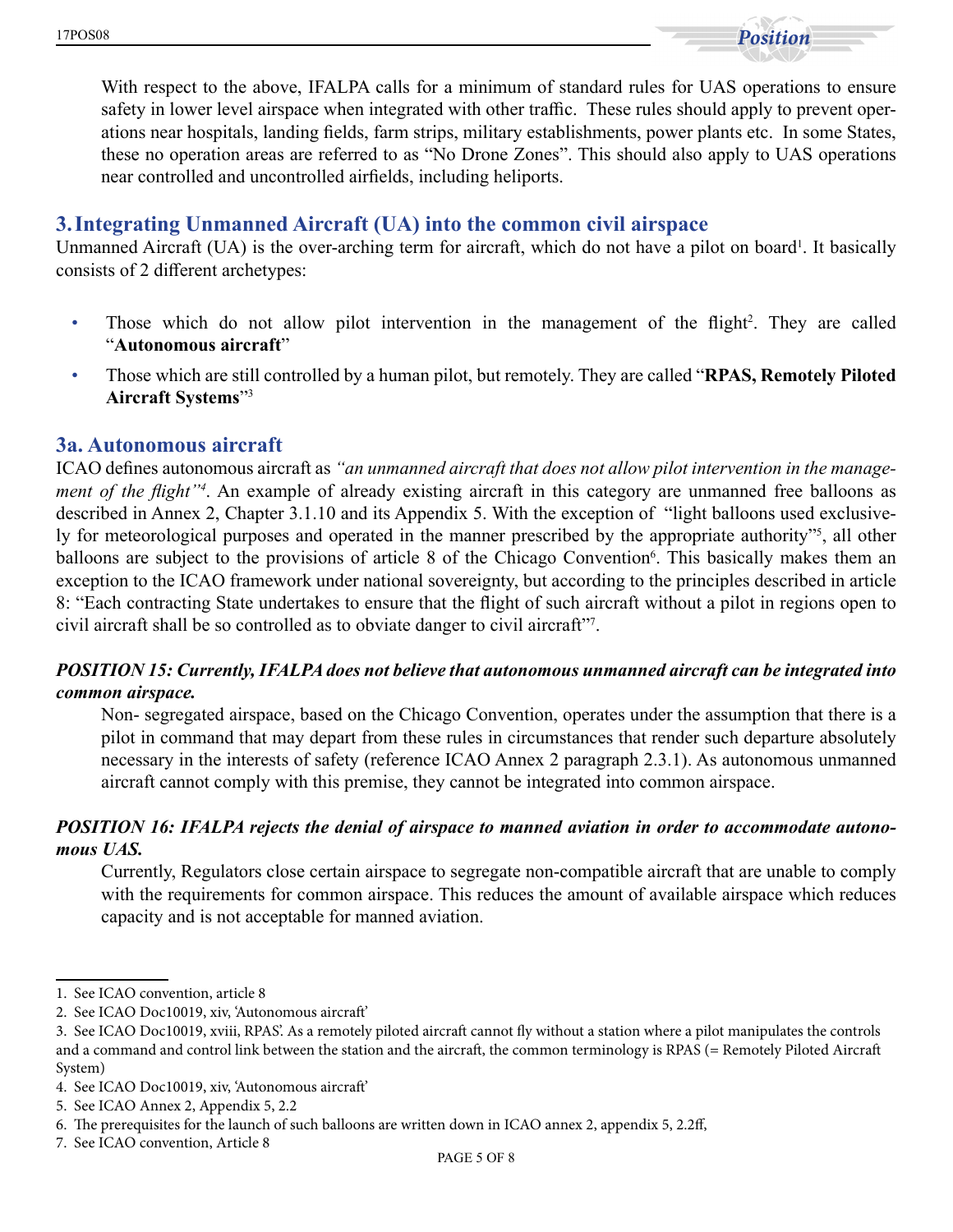# **3b. Remotely piloted aircraft**

In contrast to autonomous aircraft, all other unmanned aircraft are remotely piloted. The fact, that they are under the control of a human pilot, makes them in principle compatible to the ICAO framework, irrespective, if they fly nationally or internationally, in VLOS or IFR.

The fact that the pilot is not onboard the aircraft does pose significant challenges in the way an UAS may be utilized. New technical solutions should be developed to help compensate for the lack of having a human onboard.

#### *POSITION 17: IFALPA believes that UAS technology is not capable of replacing all necessary capabilities of a human pilot on board, particularly in complex time and safety critical situations.*

Many serious aircraft incidents could have ended in catastrophe but have been averted because a human pilot was onboard. This human element provides an add-on for safety and can serve as a final barrier to accidents. Humans have the ability to make decisions in ambiguous situations, to take over functions of failed systems, and the unique ability to learn in real-time. Without being onboard, it is difficult for a human to have enough situational awareness in order to capitalize on these human attributes.

### *POSITION 18: IFALPA does not believe that UAS can perform an operation as complex as air transport with an equivalent level of safety.*

### *POSITION 19: All UAS engaged in non-segregated public airspace should be certified and compliant with the provisions described hereafter before being allowed to operate.*

The safe integration of UAS into civilian, non-segregated airspace can only be achieved if UAS and their operations must comply and be compatible with the existing rules and regulations applicable to other aircraft in the same class of airspace. Non-compliant UAS will imply non-acceptable reductions in capacity, especially in high density airspaces and aerodromes.

# **Integration of UAS into civilian airspace:**

For the most part, a vast majority of all rules and policies that apply to manned aircraft also apply to unmanned aircraft. In terms of operations and performance design and levels of aircraft/systems certification, the need to differentiate between manned vs. unmanned in regulatory structures and framework should be limited to the necessary items and commensurate to similar manned aviation:

# **Licensing and duty time**

- The criteria for the selection, licensing, instruction, and training of UAS Operators/Pilots should be established by the Certification Authorities.
- The skills necessary to pilot an aircraft remotely should be established
- Adequate medical requirements, including for mental health should be established
- The duty time of remote pilots and associated crewmembers should be adequately limited.
- These criteria and limitations should be based on the existing regulations for pilots and scientific data.

# **Design and Operation**

• The design standards and certification specifications for civilian and military UAS that operate in non-segregated, civilian airspace should be subject to similar directives as manned aircraft. *Note- The special characteristics of these systems and their operations have to be taken into account.*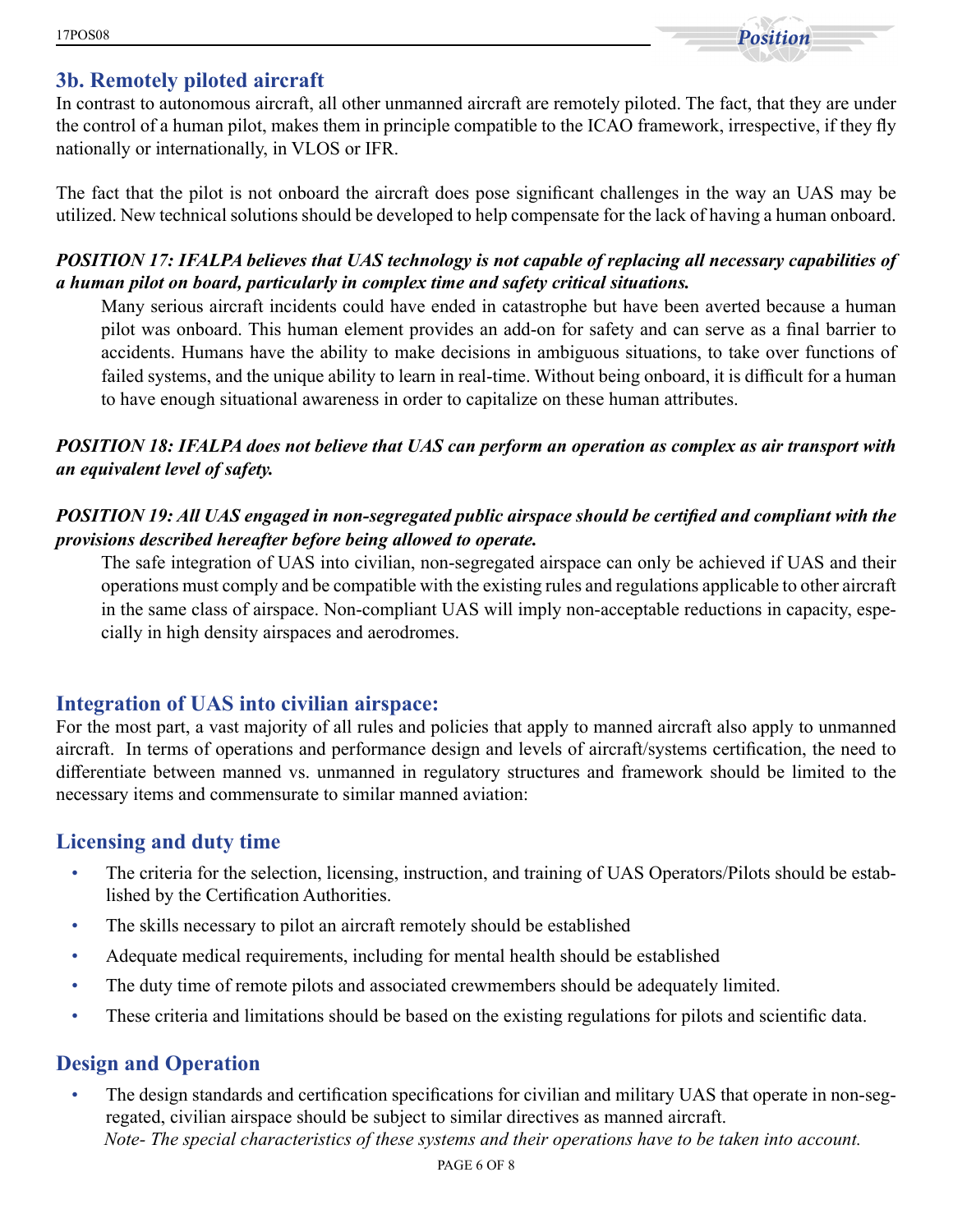

- A safety assessment with target levels of safety appropriate for the type of operation should be proven to the certification authorities.
- Flight critical components of the communication / data-link and of the ground control station have to be regarded as aircraft parts and therefore included in the certification criteria. They may either be part of a UAS as a whole or under separate type designations.
- Human factors are at least as important in unmanned aviation as in manned flight. Human factors should be considered in the design of control stations/devices and in particular the controls, displays, software, and interface as well as the operation of a UAS.

The operational concept of a UAS should:

- Provide all information necessary to enable the pilot-in-command to exercise responsibility for the flight,
- Enable the pilot to control the flight path as necessary for the safe conduct of the flight.
- Not allow a remote pilot to operate more than one UA at any time
- Keep pilots controlling UAS free from distractions that compromise safety of operations ("sterile cockpit" concept).
- Not allow external loads to be carried on a UAS unless a level of safety equivalent to that of manned aircraft can be achieved.

# **Air traffic control**

- A UAS should behave like a manned aircraft and be subject to the Rules of the Air. The operation of UAS in civilian airspace should not make any difference - for example through special flight procedures - to the daily operation of other air traffic participants (commercial and general aviation).
- Each UAS should have a designated pilot-in-command at all times, who should ensure that the UAS complies with the Rules of the Air and ATC instructions and clearances.
- The response time of a UAS following ATC instructions should be comparable to that of a manned aircraft. Delays due to data-link/communication transmission time are not acceptable.
- UAS should be equipped to provide collision avoidance at all times in all airspaces and safe separation when positive ATC separation is not provided (See and Avoid). They should be equipped with Mode C/S transponders, or other approved systems, that are compatible and cooperative with airborne collision avoidance systems installed on manned aircraft.
- UAS should fit into the existing and future ATM environment and the generally accepted performance criteria for the environment they are operating in.
- State-operated UAS should not be exempt from the above requirements.

# **Security**

- A security threat and risk assessment of all types of UAS should be undertaken to identify and understand the threat and risk for civil aviation.
- This risk-based UAS security should be regulated robustly. Where regulation is limited, not possible or non-existent, the UAS should be restricted in its operational capability.
- The premises where the UAS or system components (including remote pilot and programming stations) are operated, stored, maintained and prepared should have access and security controls and procedures in order to prevent; unauthorized entrance, sabotage, unlawful interference, and to detect tampering and ensure the